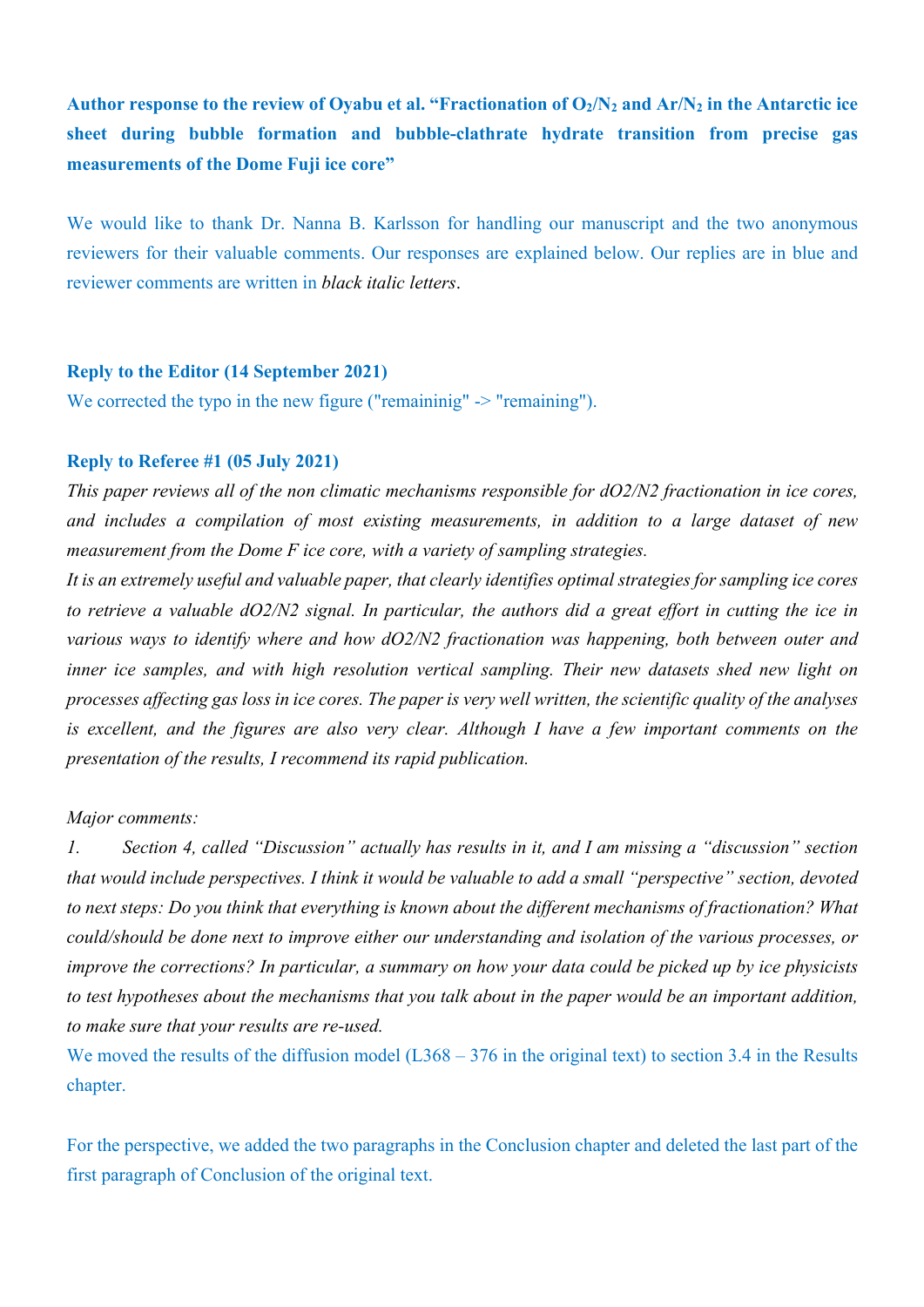*2. Related to my first comment, I am missing a summary at the end of the paper of the optimal sampling strategy. I think it would be great, either to add it to the conclusion, or to have a "sampling strategy" summary section, separated for each of the zones that you added. This section could summarize for each zone, the mechanisms controlling non gravitational d02/N2 signal, and how to mitigate these.*

The magnitude of the post-coring gas loss depends on the ice-core quality, sample size and dimensions, and storage temperature and period. The frequency and magnitude of the natural fractionation in the BCTZ might be related to the annual layer thickness and impurity concentrations. Therefore, an optimal sampling strategy for the Dome Fuji ice core should not be readily applicable to other ice cores. Instead, we added our recommendations for finding the optimal sampling strategy for other cores in section 4.5.

*3. For someone who is not close to the literature of O2/N2, it would be good to have, maybe in the introduction, or in your discussion section, a schematics of the fractionation mechanisms. You may have to have 3 or 4 of them, for each of your zones, and maybe one more for post-coring. Generally speaking, all of the mechanisms are discussed in a hand-wavy matter, and it's a bit difficult, through the reading of your paper, to understand what hypotheses about what mechanisms are actually testable or tested in your presentation.*

We added a schematic in the revised manuscript (Figure 11).

*4. In the conclusion, in addition to specific recommendations for sample handling and storage to avoid fractionation in the first place, I am missing an optimal strategy for correcting for gas loss. You find different slopes of O2/N2 vs Ar/N2 and for d180 vs O2/N2. I wonder if you could separate out the different mechanisms involved in "gas loss" fractionation, and provide several sequential correction strategies that could account for these differences, valid across different zones and different cores, to make it less heuristic.* We did not propose a universal method of correction for all ice cores, because there are many determining factors on the post-coring gas loss (e.g., drilling quality, storage condition just after coring, and size, dimensions, temperature and period during the storage, etc.), which cannot be separately and quantitatively evaluated. Thus, we think it is sufficient to propose the method for excluding the gas-loss fractionation from the ice-core dataset, as we describe in the original manuscript.

For reference, empirical correction methods for  $\delta O_2/N_2$  and  $\delta^{18}O$  have been successfully established from fractionated datasets (e.g., if there is a clear relationship between  $\delta O_2/N_2$  and the storage period, or between $\delta^{18}O$  and  $\delta O_2/N_2$ ) (Kawamura et al., 2007; Severinghaus et al., 2009).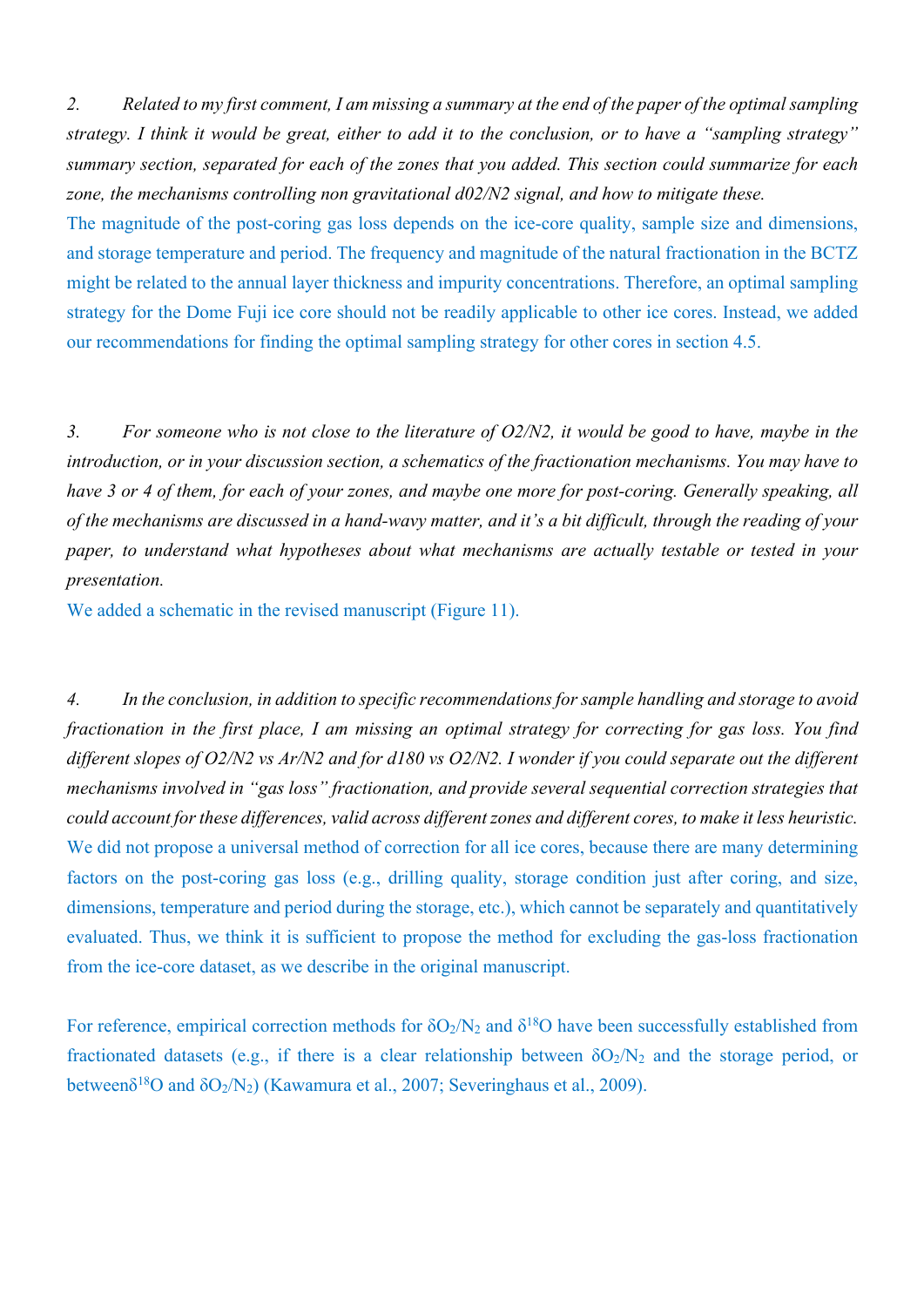*Detailed comments:*

*1. You don't explain clearly what you mean in the figures by dO2/N2\_grav. It's only explained in Figure 8, but you use it already in Fig 4. You should briefly explain in Section 2 how (and why) you correct for gravitational fractionation, and introduce your notation.*

We added the explanations and equations in the third paragraph of section 2.2.

*2. The section on your diffusion model is a bit difficult to understand. In the main text, you should start by saying what you want to do with this model, what you want to test. Do you want to validate the effective diffusivity? Do you want to predict how much diffusion there will be in newly drilled deep ice cores, to inform the sampling strategy?*

*Then you might consider including the main equation, it does not take too much space, but helps the reader. It's maybe more useful than the Argon diffusivity (which is also described in the appendix), since O2 is the focus of your paper.*

*Finally, you need to describe better what you use for inputs, what you use for outputs, what are the tunable versus known parameters. In the main text, you need to have a sentence or 2 that have enough details that the reader understands what you are trying to do, and in the appendix, you need to add more details. As it is now, there is not enough information to reproduce your results. Can you describe more the model set up? How deep, the discretisation scheme you used, how long you ran it for, the input that you used, the outputs that came out.*

We aimed at testing with the model whether the observed homogeneity of the gas composition below BCTZ is quantitatively consistent with molecular diffusion in the ice sheet, with the independently proposed permeabilities of  $N_2$ ,  $O_2$  and Ar by previous authors. The prediction of gas diffusion for future ice corings is beyond the scope of this study, because it requires more advanced model setups (for significantly thinned ice near bedrock) and evaluation of temperature dependence of diffusivity.

We added the main equation and a few associated equations that would help the readers (section 2.4).

 $\cdot$   $\frac{\partial c_m^h}{\partial t} = \frac{\partial}{\partial z} \left( D_m \frac{\partial c_m^h}{\partial z} \right)$  (diffusion equation)

 $\cdot$   $C_m^h = S_m P_m^d X_m$  (concentration of *m*-molecule ( $m = N_2$ , O<sub>2</sub> or Ar) dissolved in ice in equilibrium with clathrate hydrate)

•  $log P_m^d = a_m - \frac{b_m}{T}$  (dissociation pressure)

According to the comment, we modified section 2.4 and Appendix A.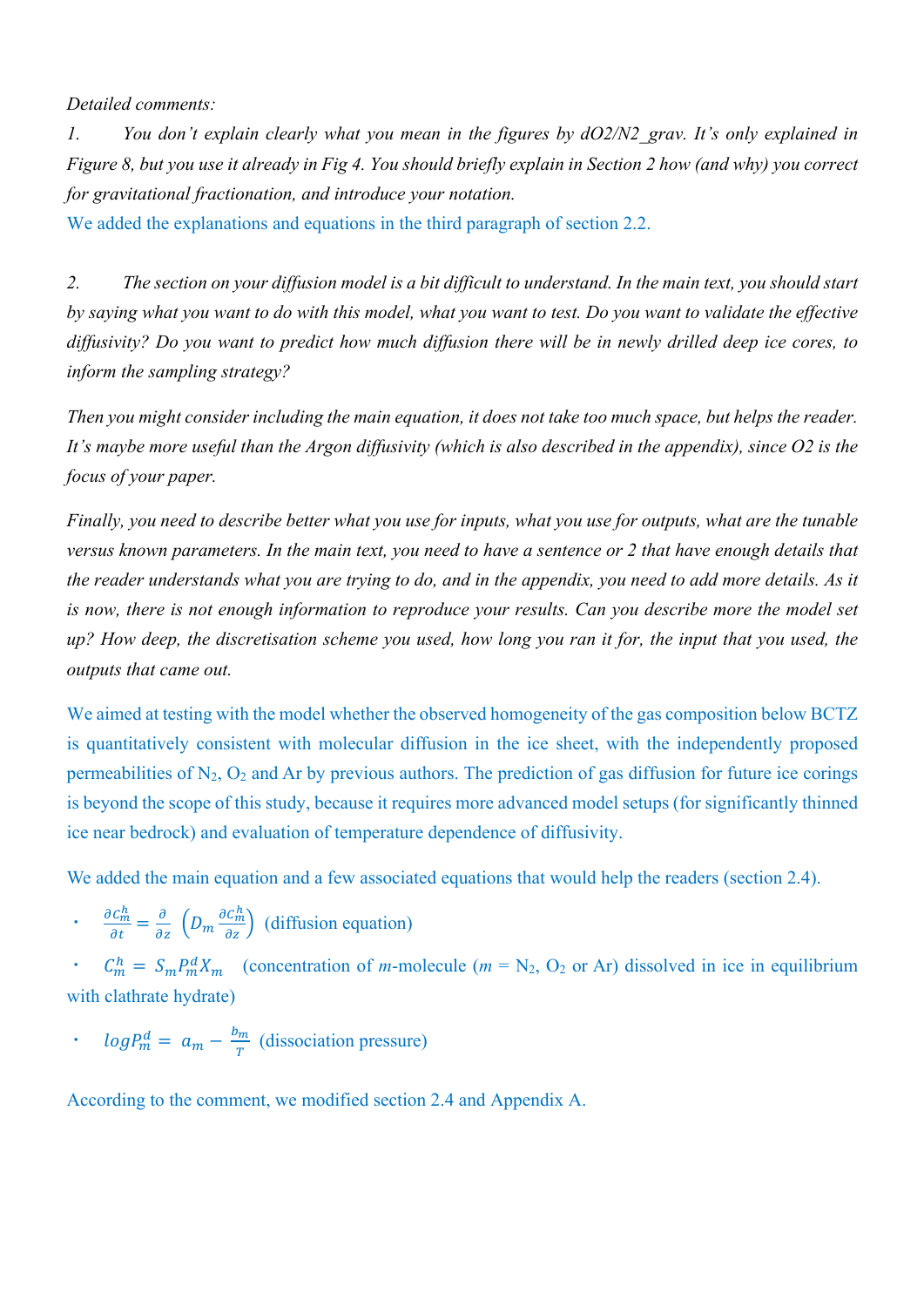*3. Regarding the input of the diffusion model, have you considered using a tuned version of the Ca record, since the O2/N2 seems well correlated with Ca, rather than reproducing a shallow segment of data? There is a funny offset in your figures, that I presume cannot be interpreted, but it would be interesting to see if we could use Ca2+ your diffusion model as a predictor (and then, maybe, as a correction factor).*

Following the suggestion, we conducted simulations with the scaled  $Ca^{2+}$  data as the model's initial states. As we have two depths with detailed chemistry data along with the gas data (1258 m and 1399 m), we used the 1258 m data to establish the Ca- $\delta O_2/N_2$  and Ca- $\delta Ar/N_2$  relationship. We converted the 1399-m Ca record to  $\delta O_2/N_2$  and  $\delta Ar/N_2$ , and used them as the initial state at 1258 m (we also considered the ice thinning). The model results with the permeability of Salm01 and Ar(II) are shown below. For both  $\delta O_2/N_2$ and  $\delta$ Ar/N<sub>2</sub>, the model results agree with the data rather well in terms of the number of wiggles and their positions, as the reviewer speculated. However, the amplitudes are both overestimated and underestimated by the model (e.g., the model overestimates the amplitude at 1399.1 m and underestimates at 1399.25 m for both  $\delta O_2/N_2$  and  $\delta Ar/N_2$ ). As the initial states of  $\delta O_2/N_2$  and  $\delta Ar/N_2$  would not be perfectly reconstructed by scaling the Ca record, some mismatches would be expected (some other impurities such as Na and Mg might also be related because they are also highly correlated with  $\delta O_2/N_2$ ).

This modeling exercise has the advantage that it doesn't have the arbitrariness of the relative phases in comparing the model results and data. However, the application of this alternative input is limited to only one case (1399 m) with a few wiggles. Thus, we would rather refrain from adding it to the manuscript.



**Figure caption:** Comparison of the diffusion model outputs for (a)  $\delta O_2/N_2$  and (b)  $\delta Ar/N_2$  with Salm01 and Ar(II) permeation parameters (red lines) and high-resolution data (blue and green dotted lines) at 1399 m. For this simulation, the initial states were constructed from the measured  $[Ca^{2+}]$  profile with linear equations established from the data at 1258 m;  $\delta O_2/N_2 = 2.8033$   $[Ca^{2+}]-33.55$  and  $\delta Ar/N_2 = 5.9868$   $[Ca^{2+}]-61.467$ .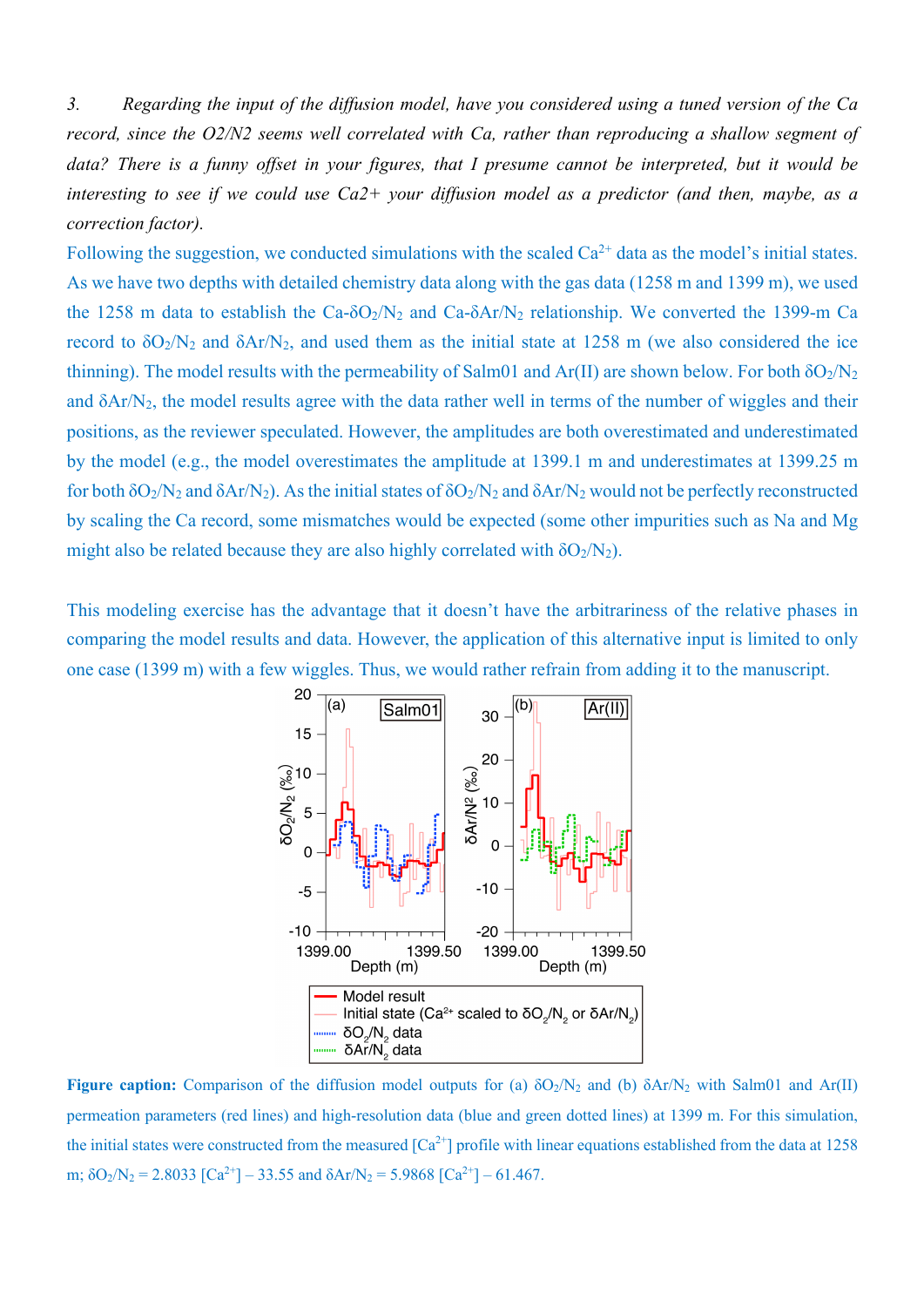*4. Raman spectroscopy is not described at all (line 186). You could add a sentence or 2 describing how this technique does, what it shows. I expect your readership will have a lot of ice core scientist who may not be too familiar with it. Just 1-2 sentences would help them understand (even if of course, they could read the cited paper).*

We added descriptions in the revised manuscript (section 3.1.2, line 242 – 245 in the revised manuscript with track changes).

#### *Line 270 : precise before/after gravitational correction.*

In the revised manuscript, we noted as "Note that all  $\delta O_2/N_2$ ,  $\delta Ar/N_2$ , and  $\delta^{18}O$  data in this and following sections are gravitationally corrected (see section 2.2)." at the first paragraph of the Result chapter.

*Line 310 : You say that highly fractionated bubbles and clathrates are stratified in mm scale samples. Then, if you average over a certain depth, do you retrieve a better signal? Later on, you say 50cm, but here, you could go into a bit more detail, and justify this number. I also wonder if averaging is enough, or if, in addition to this layering, you have selective fractionation (perhaps post coring, or diffusion) that creates a bias.*

The reviewer is right that if we average over a certain length, we should be able to retrieve a better signal. We agree that we can explain the idea and justify the acceptable length here.

The justification of the 50 cm is as follows. On the one hand, the acceptable scatter of  $\delta O_2/N_2$  around the orbital-scale low-pass filtered curve is ~2 ‰ (one standard deviation), as seen for the depths just below the BCTZ (1200 – 1480 m) where the similarity to local summer insolation is observed. Also, the dataset of Kawamura et al. (2007) has scatters of 1.2 – 1.3 ‰ around the orbital-scale  $\delta O_2/N_2$  variations. On the other hand, if we add a thin (e.g., 1-mm-thick) layer with extremely fractionated  $\delta O_2/N_2$  of +1000 ‰ at one end of a 50-cm-long sample, it creates an anomaly of  $+2\%$  (1000 %  $\times$  0.1 cm / 50 cm) to the original  $\delta O_2/N_2$ of the 50-cm sample. The exact thickness and  $\delta O_2/N_2$  of anomalous layers can vary in real situations, but the above assumption is quite extreme (assuming all air inclusions in the thin layer has the maximum  $\delta O_2/N_2$ observed by Raman spectroscopy), thus we expect that the length of 50 cm is sufficient for "diluting" the effect of anomalous layers.

The reviewer is also correct that the averaging would only work if we can eliminate the selective fractionations such as by post-coring gas loss. As we indeed excluded the gas-loss-fractionated outer ice from our dataset, we believe that the averaging is enough with our data. We emphasized in the revised manuscript that the removal of gas-loss fractionated outer ice is a prerequisite.

We added above discussion at the end of the second paragraph of section 4.2.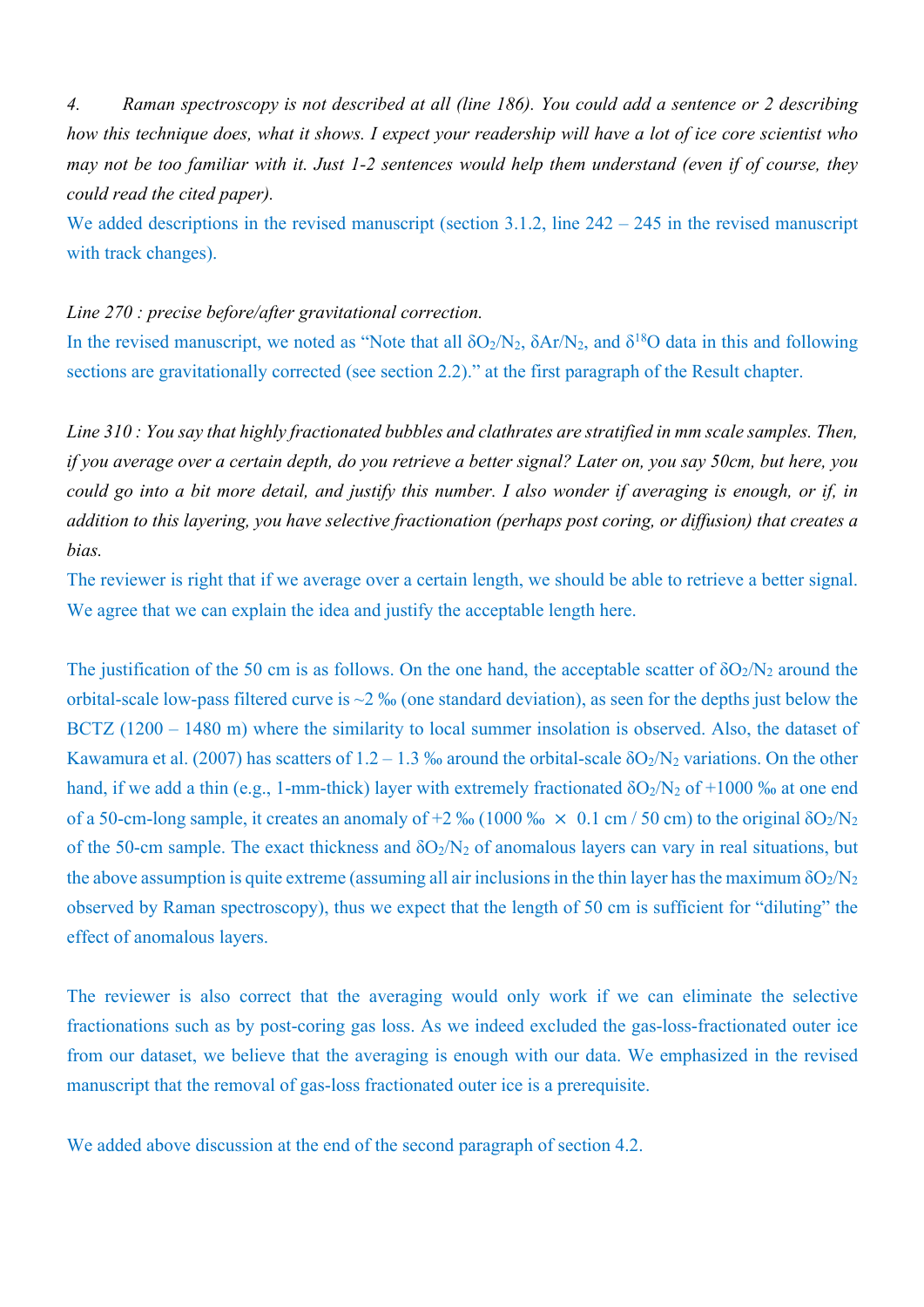*Line 325: lower dissociation pressure should produce a steeper Ar partial pressure of gradient from bubbles to clathrate. Why? Can you explain a bit more ? (it's maybe obvious to you, but not to me)* The description in the original manuscript was too brief and imprecise, thus we modified this sentence as line 411 – 419. The basic idea is that the gas flux from bubbles to clathrates depends on permeation coefficient and dissociation pressure (Salamatin et al., 2001), with higher permeation coefficient and lower dissociation pressure leading to larger flux. For the case of  $O_2$  and Ar, the former has a *higher* permeation coefficient and *higher* dissociation pressure, thus their effects on the flux should cancel to each other.

*Paragraph near line 355 : Add that nucleation increases dO2/N2. If you average over two annual cycles of Ca, do you get back a good value or is it also biased? Is there a selective loss for some layers?* We added that nucleation increases  $\delta O_2/N_2$  and  $\delta Ar/N_2$  as line 458 – 459.

It appears that the averaging over two cycles of Ca, which seems to roughly correspond to red lines (25-cm average) in Fig. 6, may be sufficient for obtaining a good value, with slight biases in some cases (1292 m in Fig. 6).

# *Could the correlation to Ca also be due to different bubble sizes for different densification rates in the firn, like in Freitag's papers?*

We do not think that the correlation to Ca is related to the densification rate of firn. If Ca or some impurities (see below for a supplementary note) make smaller pores and enhance firn densification, the high-impurity layers close off earlier than the low-impurity layers in the close-off region in firn. This would promote bubble compression and thus  $O_2$  depletion in the high-impurity layers. Thus, the correlation between  $Ca^{2+}$ and  $\delta O_2/N_2$  from this mechanism is expected to be negative, which is opposite to the observation.

As a supplementary note, on the link between impurities and firn densification rate, Fujita et al. (2014, 2016) suggested that, based on the observations of firn at Dome Fuji in Antarctica and NEEM in Greenland, the actual active agent for the layered firn densification rates are ions such as Cl<sup>−</sup>, F<sup>−</sup> and NH<sub>4</sub><sup>+</sup>, and the correlation with  $Ca^{2+}$  is possibly superficial (as Ca is a major element to form salts). In our high-resolution ion data, the correlation between the ions ( $Cl^-$ , F<sup>−</sup> and NH<sub>4</sub><sup>+</sup>) and  $Ca^{2+}$  are generally low because they are mobile in ice so that they are lost during firn densification or smoothed in ice. In any case, the layered firn densification rate is probably irrelevant to the observed correlation between  $Ca^{2+}$  and  $\delta O_2/N_2$ , as explained above.

Fujita, S. et al. (2014). Densification of layered firn of the ice sheet at NEEM, Greenland. *Journal of Glaciology*, *60*, 905–921. http://doi.org/10.3189/2014JoG14J006

Fujita, S et al. (2016). Densification of layered firn in the ice sheet at Dome Fuji, Antarctica. *Journal of Glaciology*, *62*(231), 103–123. http://doi.org/10.1017/jog.2016.16.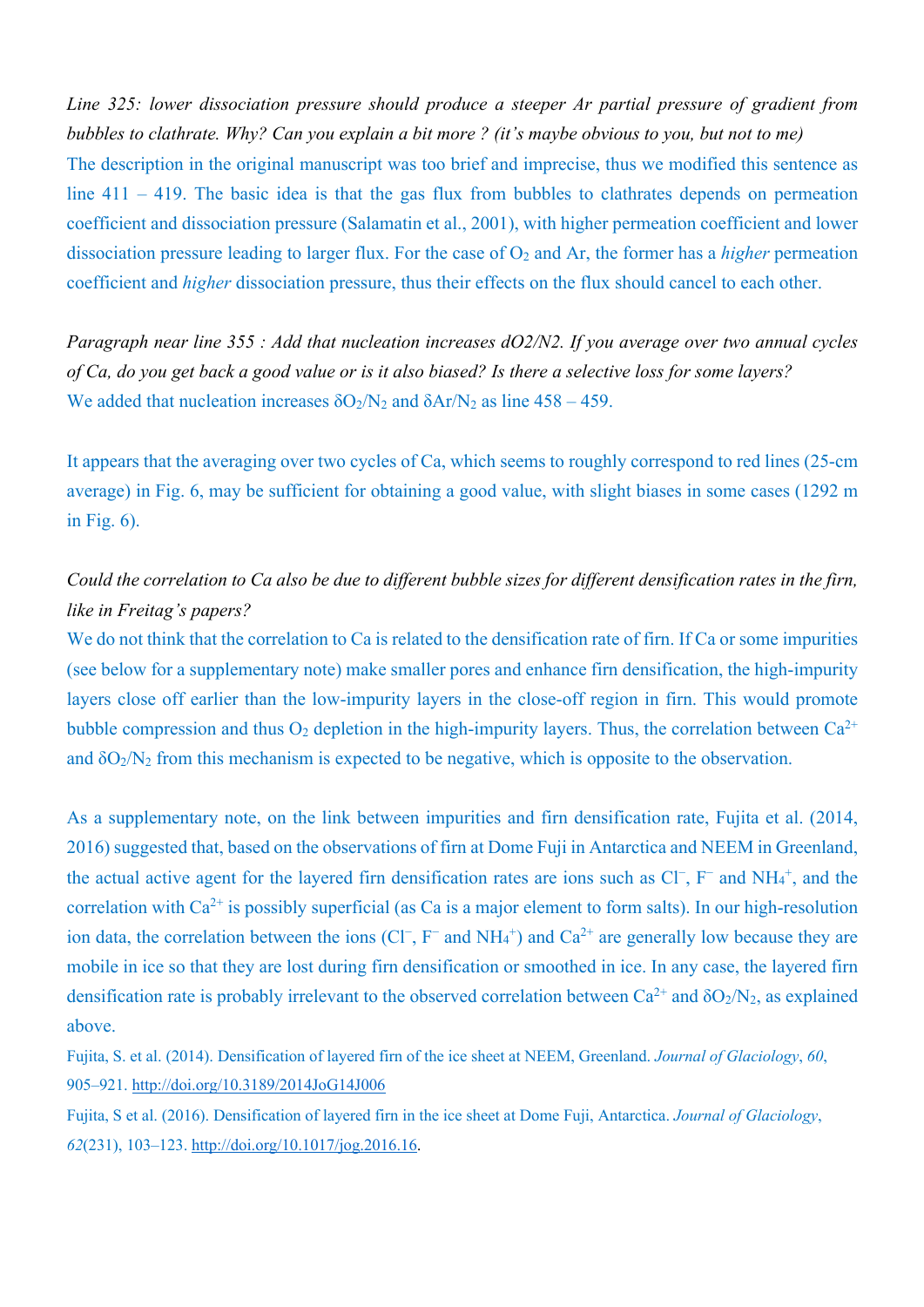*Line 368: Here, it's difficult to understand the hypothesis, the inputs and the results. What mechanisms are you taking into account? Do you start with very high bubble/clathrate layered concentrations?*

We test whether the decreasing scatters below BCTZ are due to diffusive homogenization of layered displacement of gas molecules originally created in the BCTZ (thus not due to disturbance of insolation signal on the gas fractionation at the firn-ice transition in the past). We also test different permeabilities proposed by several studies. The only mechanism in the model is the molecular diffusion through the ice lattice driven by the concentration gradient of dissolved gas in the ice, which is in equilibrium with clathrate hydrates. The initial conditions of the model are the actual  $\delta O_2/N_2$  and  $\delta Ar/N_2$  profiles at 1258 m, which show highly layered values, and we let the model homogenize the layerings. The evolutions of temperature and thinning are incorporated in the model to mimic the real ice sheet condition (the depth profiles of thinning and temperature are assumed to be constant through time). We obtain the smoothed  $\delta O_2/N_2$  and δAr/N2 profiles according to the elapsed time, and compare the model results with the high-resolution continuous ice-core data to assess the model results with different permeabilities. Please note that a similar simulation has been conducted by previous authors (Bereiter et al., 2014), but the study was limited without continuous high-resolution ice-core data to compare; thus, this is the first study that we can directly compare the model results with the detailed  $\delta O_2/N_2$  and  $\delta Ar/N_2$  in the ice sheet.

In the revised manuscript, we modified the descriptions about the model as the following: (1) Methods and Appendix now include the aim and setups of the model, and  $(2)$  the description at lines  $368 - 376$  of the original text were moved to Results, and (3) the following text was added to the fourth paragraph in the Discussion chapter.

"This study, for the first time, directly compares the diffusion model results with the detailed  $\delta O_2/N_2$  and δAr/N2 in the ice sheet. The model could reproduce the smoothing of layered gas compositions as seen in the high-resolution continuous data (Fig. 10a and 11b). Also, the relationships between  $\delta$ Ar/N<sub>2</sub> and  $\delta$ O<sub>2</sub>/N<sub>2</sub> in different zones (bubbles, BCTZ and clathrates) are similar to each other (slope of around 0.5). From these observations, we conclude that the large scatters just below the BCTZ originate in layered gas fractionations in the lower BCTZ, and that the subsequent decrease of scatters is due to diffusive homogenization. We thus disfavor the possibility that calls for a failure of the recording mechanism of insolation variations during the past firn-ice transition to generate the high scatters of  $\delta O_2/N_2$  and  $\delta Ar/N_2$ in and below the BCTZ.

*Line 389 : explain where the 50cm nb comes from, maybe above.* See above.

*Figure 7: add some vertical bars to help the reader.* We added vertical bars.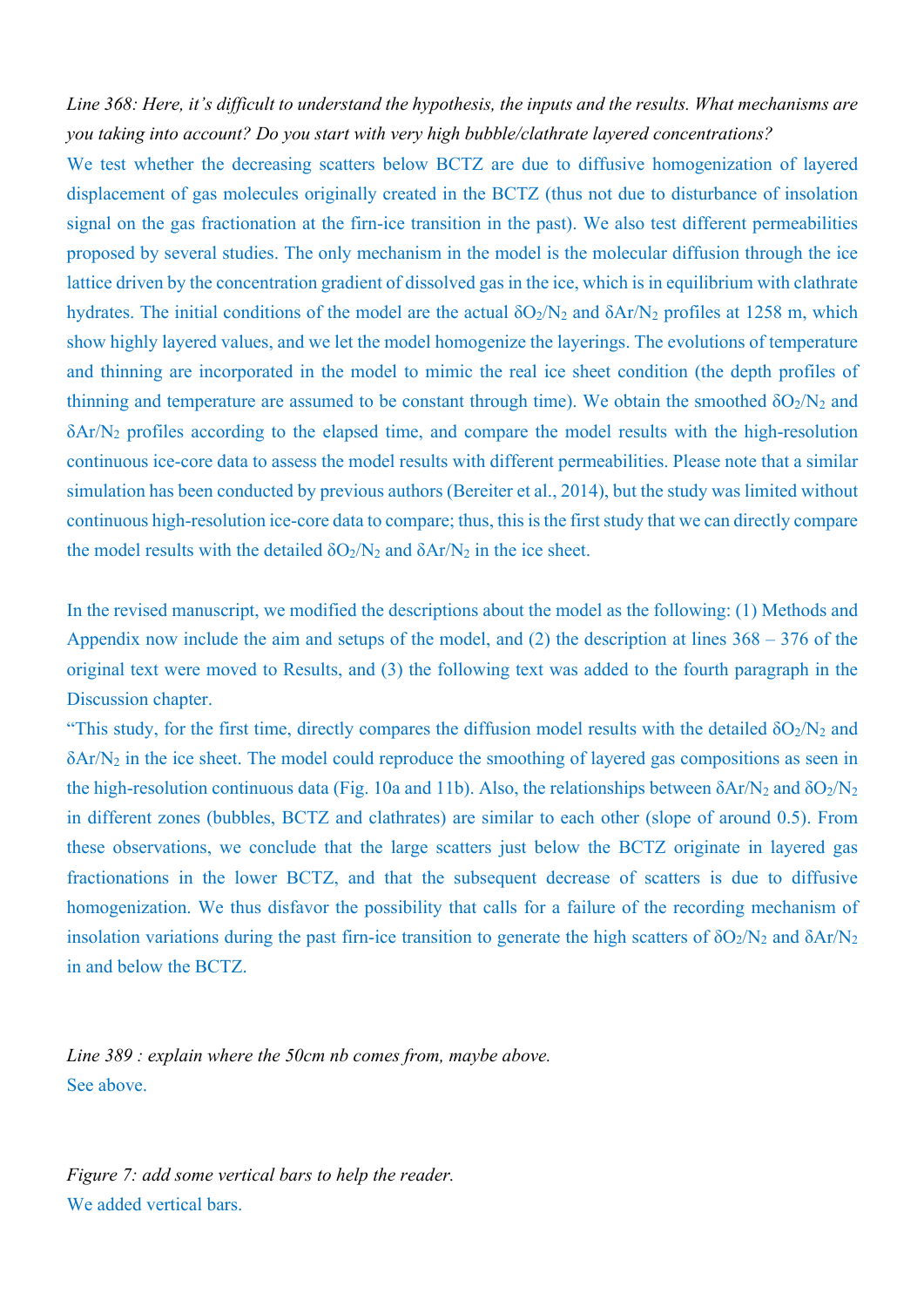*Figure 8 and 9 : it would be useful to put them on the same figure (except panel 1), to help the comparison.* Differences in axes ranges of bulk data and those of pair differences are too large to show in the same figure. Thus, we combined Figure 8 and Figure 9 in the same figure. The ratio of ranges of horizontal and vertical axes is 1:1 for each panel for easy comparisons of the slopes, except for panels (a) and (b).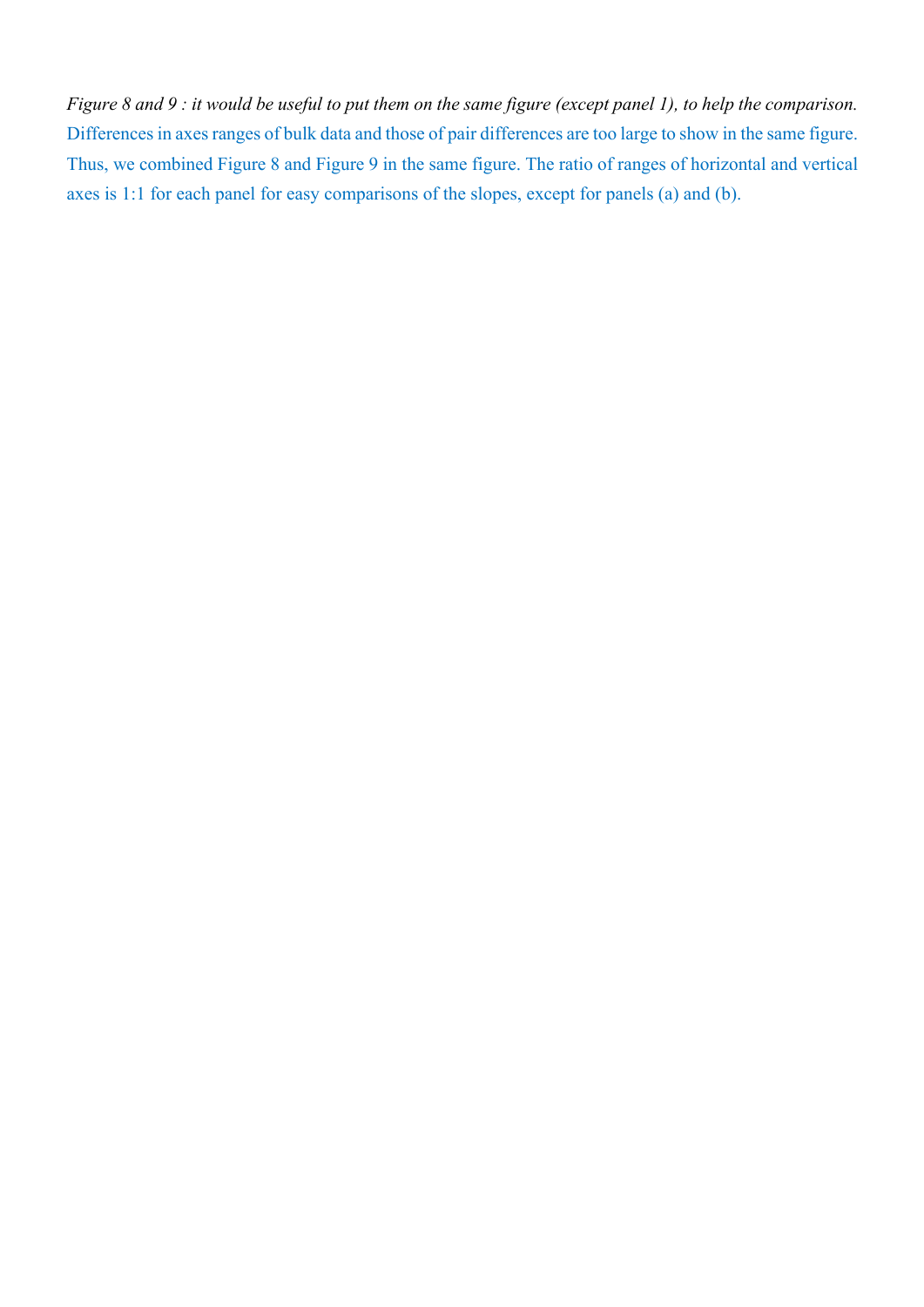### **Reply to Referee #2 (27 August 2021)**

*The article "Fractionation of O2/N2 and Ar/N2 in the Antarctic ice sheet during bubble formation and bubble-clathrate hydrate transition from precise gas measurements of the Dome Fuji ice core" by Ikumi Oyabu presents new δO2/N2 and δAr/N2 data, measured on Dome Fuji ice cores using the method of Oyabu et al. 2020. The authors are able to provide data from samples stored at low temperatures of -50°C in the freezer and show that under these conditions gas loss fractionation after coring is almost negligible. They also discuss their data in the context of a wide range of δO2/N2 and δAr/N2 measurements from other ice core sites and other measurement and storage strategies. They examine their data in four depth intervals attributed to different fractionation mechanisms (bubble ice, upper BCTZ, deep BCTZ and clathrate zone) through a simple regression analysis of δO2/N2 versus δAr/N2 and δO2/N2 versus δ18O-O2 to disentangle possible fractionation mechanisms (mass-independent/size-dependent vs. mass-dependent fractionation). Furthermore, the authors show that using a simple diffusion model to model permeation in conjunction with high-resolution data can explain the reduction in data variance due to diffusive smoothing in the clathrate hydrate zone.*

*The paper is well written and structured. I enjoyed reading this paper and look forward to its publication. Most of my "major" criticisms of this work have already been addressed by reviewer 1, and I am pleased to see how the authors have responded. In particular, the new schematic illustration about the different fractionation mechanisms will help the reader to understand the work better. There are only a few minor points to change, which I list below.*

*Minor points:*

*Line 15: Please avoid expressions like "high precision" or specify with numbers.* We removed "at high precision" (line 15 in the revised manuscript with track cahnages).

*Line 21: Yes, analysing long ice samples can help to average the data scatter later, but how long should these samples be? Please specify a number here.* We added the proposed length (line 21).

*Line 72/73: Please combine minus sign and number in the same line.* Yes, we will check the format in the proof.